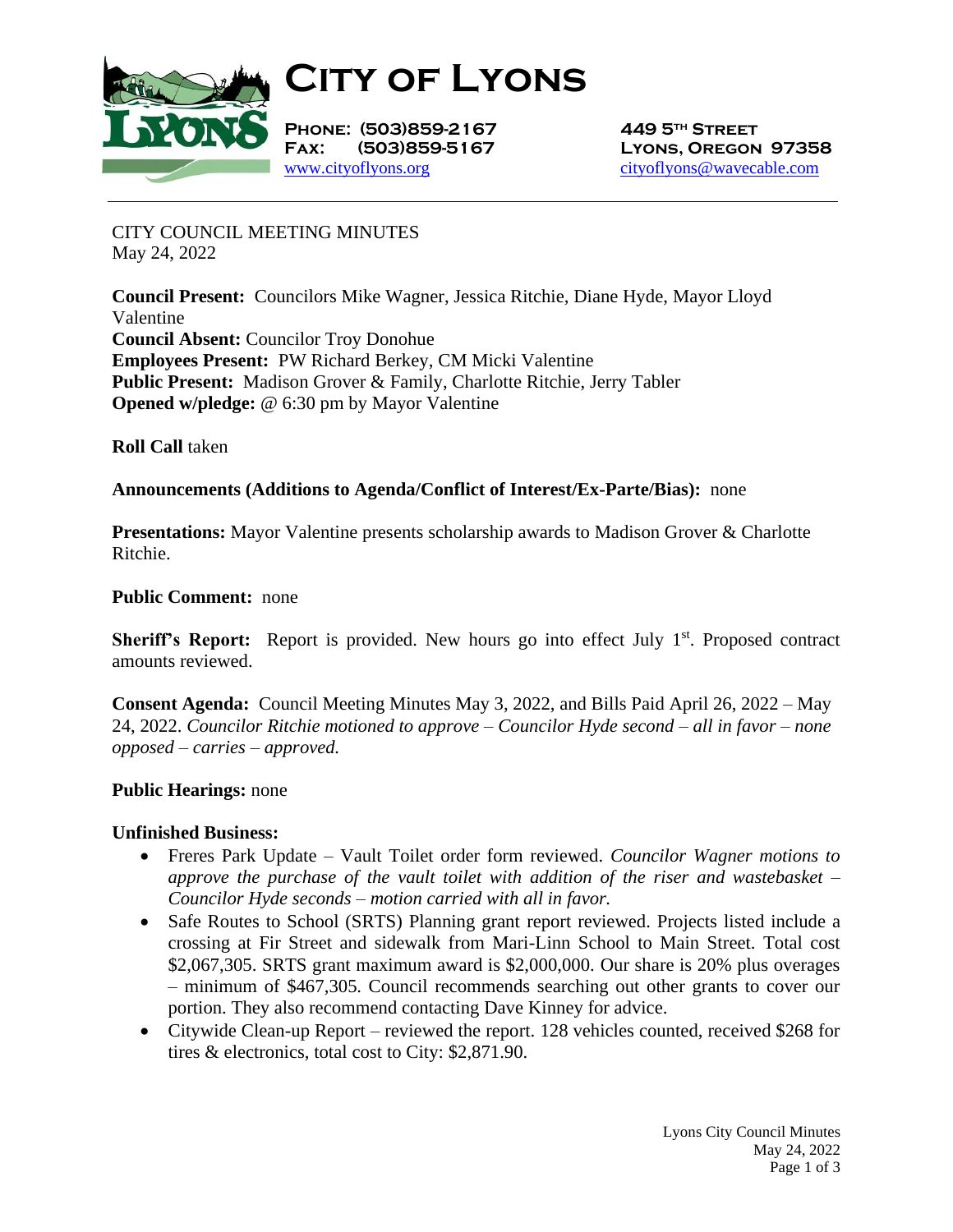• Streetlight Report – The City is paying for 156 lights. Pacific Power will evaluate and provide a LED conversion report in 2-3 months.

# **New Business:**

- CIS Property & Liability Insurance is up for renewal. Proposal is reviewed. Questions about Cyber Security option added. Council would like other insurance providers quotes next year. *Councilor Ritchie motioned to approve CIS proposal as presented – Councilor Wagner seconded – Councilors Ritchie & Wagner and Mayor Valentine approved – Councilor Hyde abstained due to wanting more information – passed with majority vote.*
- Comment letter provided by Rob Freres concerning Western Oregon State Forests Habitat Conservation Plan Draft Environmental Impact Statement reviewed. *Councilor Wagner motioned to sign – Councilor Ritchie seconds – all voted in favor – none opposed – passed.*
- Resolution 572-2022 Adopting Fees  $&$  Charges Dave Kinney recommended updating the fee schedule to include a fee for Right-of-Way/Street Cutting in the amount of \$250 base fee plus \$250 engineering deposit. Also, the Manufactured Home Placement fee wording is changed to "Per Linn County Fee Schedule". *Councilor Wagner motioned to approve – Councilor Hyde seconded – all in favor – none opposed – passed.*

**Correspondence:** LOC Elected Essentials Workshops, Cybercrime Prevention Tips, letter from Secretary of the Treasury concerning SLFRF American Rescue Plan funds.

**Librarian Report**: Librarian is not able to attend. Report is reviewed. Resignation received from the Library Aide effective June 2<sup>nd</sup>.

**City Manager Report**: CM Valentine gives report. A few trees falling over due to saturation of soil at Freres Park. Contacted Brian with Linn County Parks about fallen trees along the creek – they will take of them later in the year. Richard & Darrell are mowing, weedeating, & placing flags in the cemetery ahead of the Memorial Day weekend. Canyon Contracting will complete the re-gravel project at the Freres Park parking lot by the end of July. The security camera installation will be the first week of June. LGIP interest increased slightly. Pacific Power will provide a quote for replacing streetlights with LED in two or three months. Reminder of November election – packets will be ready June  $1<sup>st</sup>$ . Planning Committee meeting June  $21<sup>st</sup>$ . Notified from two additional fire district representatives that they are not interested in placing a draft site in the river. Complaint updates were reviewed. A newspaper article concerning electric utilities shutoff rules including the adopted new rules were provided to Council. Discussion concerning hiring a new Librarian and the Library Aide. Process explained.

## **Planning Commission Report:** Nothing to report.

**Financial Reports**: No questions were asked.

## **Commissioner Report/Councilor Questions/Comments:**

- Cemetery: No comments to add.
- Transportation/Parks:
- Police/Safety: Councilor Hyde reports that she is attending weekly Citizen's Academy. She learned of a program that allows adults in custody (AIC) to do community service projects that our city can utilize if we have projects for them to do.